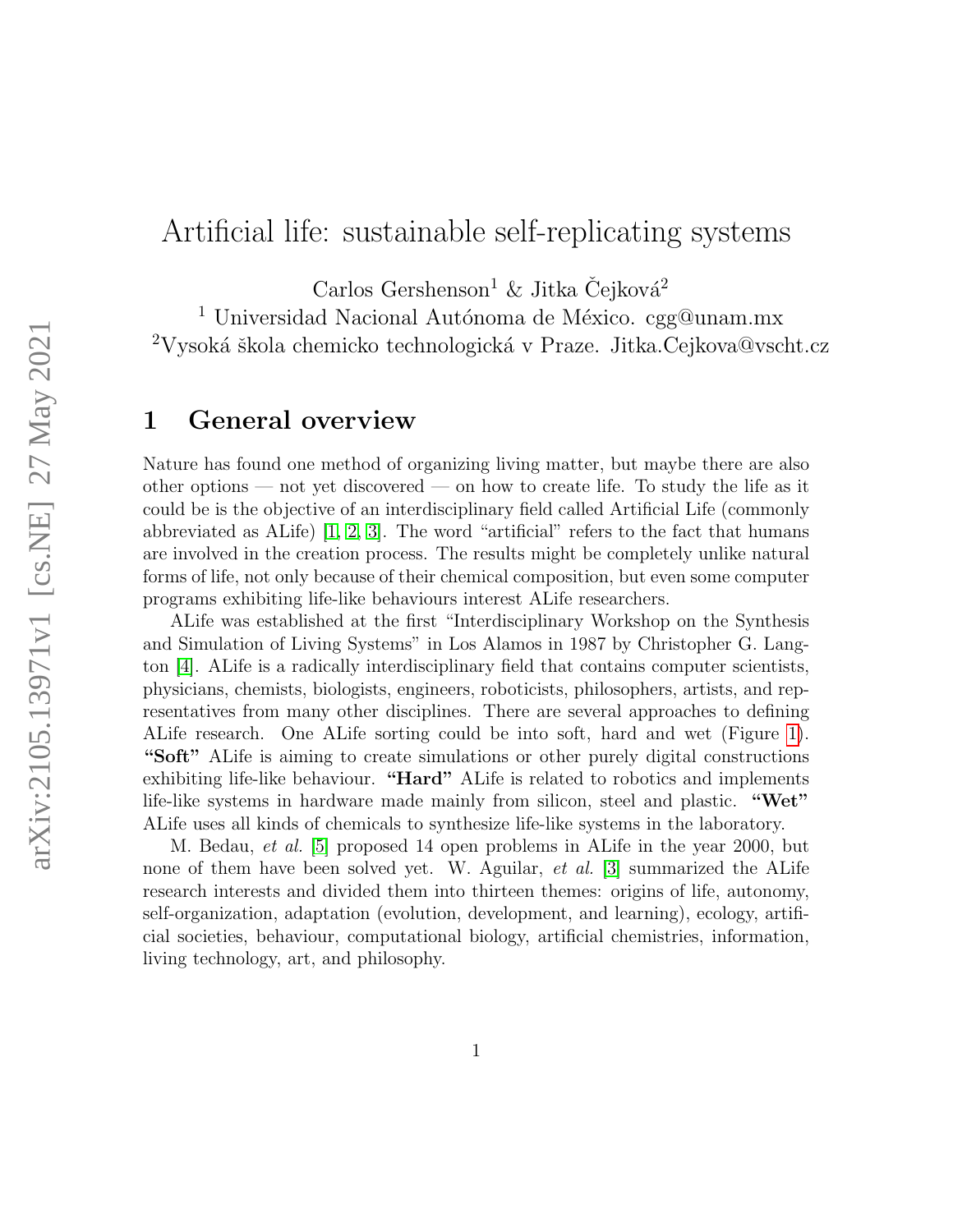

<span id="page-1-0"></span>Figure 1: Artificial life research.  $(A - Artificial neural networks. B - Cellular)$ automaton, rule 30. C – Robot Alter 2. D – Shape changing decanol droplet)

#### 2 Soft ALife

Mathematical and computational models of living systems are naturally more abstract that robotic or chemical systems. Also, they are easier to build, so actually most ALife models are "soft". Still, we can classify "abstract" and "grounded" soft ALife models. This distinction is more gradual than categorical. More abstract models focus less with physics or biology, and more with information and organization, while more physical models consider to a greater degree the actual substrate of living systems.

Some of the most abstract models include cellular automata [\[6,](#page-5-2) [7,](#page-5-3) [8,](#page-5-4) [9,](#page-5-5) [10,](#page-5-6) [11,](#page-5-7) [12\]](#page-5-8), random Boolean networks [\[13,](#page-5-9) [14,](#page-5-10) [15,](#page-6-0) [16\]](#page-6-1), and boids [\[17\]](#page-6-2), where there are basically space, time, and simple dynamics that may lead to complex behavior. Other abstract models have focussed on studying self-replication [\[18\]](#page-6-3) or evolution [\[19,](#page-6-4) [20,](#page-6-5) [21,](#page-6-6) [22,](#page-6-7) [23\]](#page-6-8). Abstractly exploring the possibility of living systems has also been made at the "chemical" level, with artificial chemistries [\[24,](#page-6-9) [25\]](#page-6-10) and swarm chemistry [\[26\]](#page-7-0). Another more "grounded" strand of soft ALife involves the simulation of environments with realistic physics, either to evolve "creatures" [\[27\]](#page-7-1) or controllers for physical robots [\[28,](#page-7-2) [29,](#page-7-3) [30\]](#page-7-4).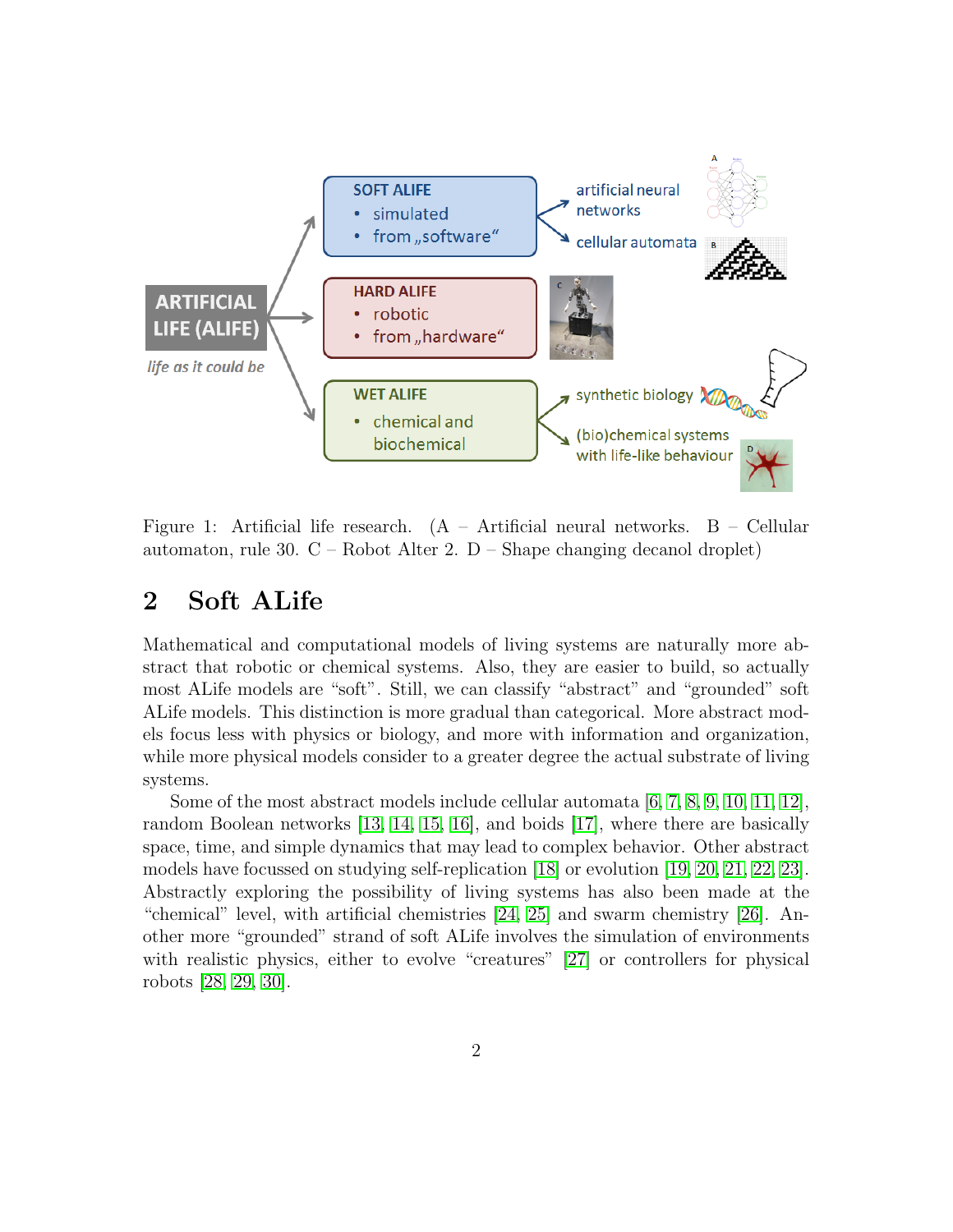## 3 Hard ALife

Robots are physically situated [\[31,](#page-7-5) [32\]](#page-7-6) and embedded [\[33\]](#page-7-7), so they have been useful to explore the aspects of life related to behavior [\[34\]](#page-7-8), traditionally studied by ethology [\[35\]](#page-7-9). Even when there are also several soft ALife models of adaptive be-havior [\[36,](#page-7-10) [37\]](#page-7-11), dealing with physics proves to be challenging enough for living systems. As mentioned earlier, robotic controllers have been usually evolved in software, for then "uploading" them into hardware, in what is also known as "evolutionary robotics" [\[38,](#page-7-12) [39,](#page-7-13) [40\]](#page-8-0). Hard ALife models have also been used extensively to study the emergence of collective behaviors [\[41,](#page-8-1) [42,](#page-8-2) [43,](#page-8-3) [44,](#page-8-4) [45\]](#page-8-5).

## 4 Wet ALife

Wet ALife is related namely to the enormous effort towards the creation of artificial cells in the laboratory from chemical and biochemical precursors. Living cells are the basic structural, functional, and biological units of all known living organisms. They are found in nature and produced and maintained by homeostasis, self-reproduction and evolution [\[46\]](#page-8-6). In contrast, artificial cells (synthetic cells) are prepared by humans and only mimic some of the properties, functionalities, or processes of natural cells.

Although there are many laboratories working on this task, the successful preparation of artificial cells having all features of natural living cells is still a challenging task and an artificial cell that is able to self-produce and maintain itself (so-called autopoietic system) has not been demonstrated yet. All published papers with "artificial cell" in the title describe usually simple particles that have at least one property in common with living cells. Nevertheless, the challenge is formidable to synthesize an artificial cell having all properties typical of living cells, e.g.  $(i)$  with a stable semi-permeable membrane that mediates the exchange of molecules, energy, and information between internal content and external environment while preserving specific identity,  $(ii)$  sustaining themselves by using energy from its environment to manufacture at least some components from resources in the environment using metabolism and *(iii)* capable of growth and self-replication including genetic *infor*mation.

A simpler and less problematic approach is to synthesize protocells that are not necessarily alive, exhibiting only some life-like properties [\[47,](#page-8-7) [48,](#page-8-8) [49\]](#page-8-9). Protocells can be defined as simplified systems that mimic one or many of the morphological and functional characteristics of biological cells. Their structure and organization are usually very simple and can be orthogonal to any known living system. Protocells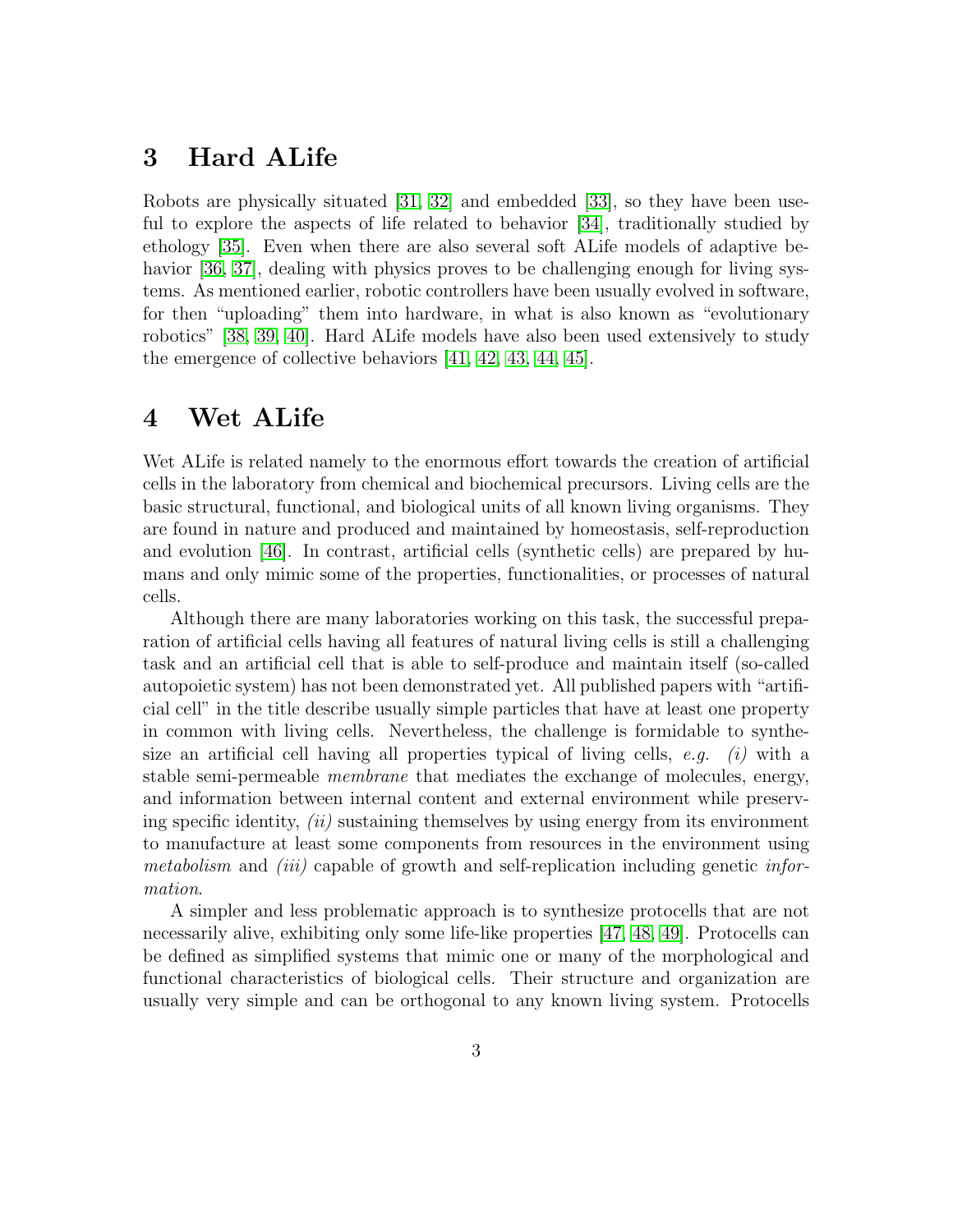are used both as model systems in artificial life research and as model systems for origins of life research. In the latter case, protocells are often defined as hypothetical precursors of the first natural living cells.

In principle, the effort to build an artificial cell could be from two main reasons. One group of researchers aims to answer the questions about origin of life: they synthesize primitive cells which consist from a protocell membrane that defines a spatially localized compartment, and genetics polymers that allow for the replication and inheritance of functional information. The aim is to create self-replicating micelles or vesicles and to observe spontaneous Darwinian evolution of protocells in the laboratory [\[50,](#page-9-0) [51\]](#page-9-1). On the other hand, some researchers want to prepare particles with life-like properties that can mimic the behaviour of living cells, although without the ability to self-replicate or evolve. Such objects can move in their environment [\[52,](#page-9-2) [53\]](#page-9-3), selectively exchange molecules with their surrounding in response to a local change in temperature or concentration, chemically process those molecules and either accumulate or release the product, change their shape [\[54,](#page-9-4) [55\]](#page-9-5) and behave collectively [\[56,](#page-9-6) [57\]](#page-9-7). Such synthetically made objects can find the application for example as smart drug delivery vehicles that can release medicine *in-situ*. These artificial cells could also be called chemical or liquid robots [\[58\]](#page-9-8).

Recently, so-called Xenobots were introduced [\[59,](#page-9-9) [60\]](#page-9-10). Although it does not belong to a traditional wet artificial life research, it should be mentioned here as a new approach on how to synthesise artificial organisms in the laboratory by using ALife tools. Xenobots were designed by an evolutionary computer algorithm and then assembled them out of embryonic frog cells Xenopus laevis (hence the name Xenobots). If Xenobots are "living robots", "living machines" or "man-made animals" is still a debatable question. Nevertheless, these less than millimeter sized creatures can find the potential applications in areas such as environmental remediation. At this moment, Xenobots have no ability to self-replicate nor evolve, but the life span and the hypothetical ability to someday reproduce could be assessed and regulated in the future according to ethical principles.

# 5 Self-replicating systems

Imagine a factory where robots are constructing other robots. We know such scenes from the movie I, Robot where the company U. S. Robotics produces humanoid robots, or an island factory from the theatre play  $R.U.R.$  – Rossum's Universal Robots. However, these examples are fictional and such factories have never existed in the real world and still belong to science fiction. Still, the ideas of machines that can beget machines were already in the air four centuries ago. The comprehensive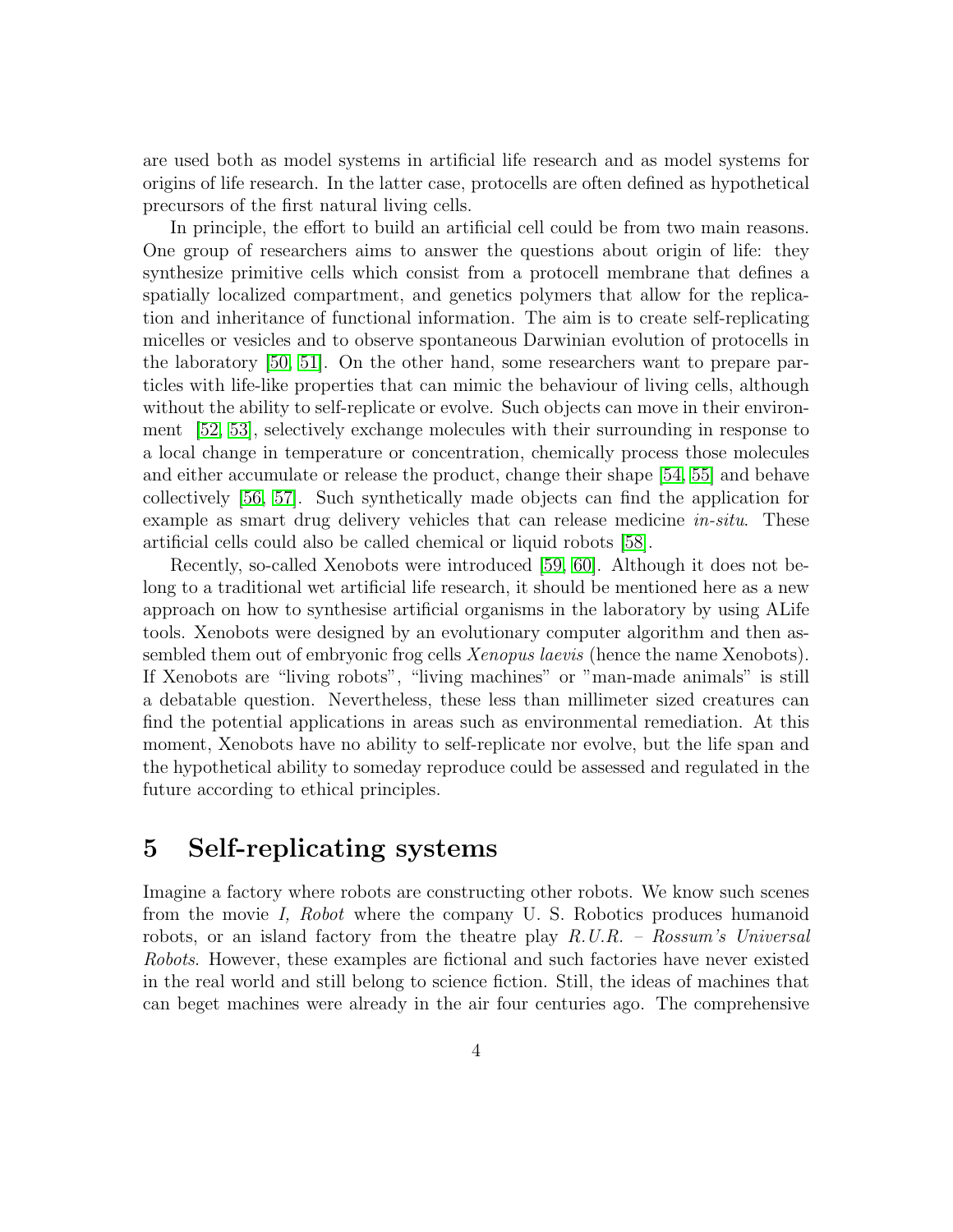study on the history and state of art of self-replicating machines from a scientific and technological point of view can be found in a recent book by Taylor and Dorin [\[61\]](#page-10-0).

Self-replicating systems can be categorized as follows. "Standard-replicators" that could reproduce by building a copy of themselves. Machines that are able not only to reproduce, but also evolve by the natural selection as their living counterparts, are categorized as "evolvable self-replicators" (evo-replicators). And so-called "manufacturing self-replicators" (maker-replicators) have the ability not only to selfreplicate, but also to create specific goods and materials as by-products when they self-replicate.

#### 6 Challenges and opportunities

ALife will have to tackle very specific engineering and scientific challenges: (a) Get the agents out of the lab and into the wild;  $(b)$  Make them able to interact with living organisms in a predictable way; (c) Make them sustainable and degradable in order to not negatively affect the already harmed environments;  $(d)$  Allow long-term operations of these agents, or even multi-generational time spans by self-reproduction of the agents. The development of sustainable technologies is thus urgently needed, and ALife could in part address that. The ALife systems should be characterized by robustness, autonomy, energy efficiency, materials recycling, local intelligence, self-repair, adaptation, self-replication, and evolution, all properties traditional technologies lack, but living systems possess [\[62,](#page-10-1) [63\]](#page-10-2).

There is still no agreed definition of life. Biological systems are perhaps too complex for a sharp definition. As we have seen, ALife can help to understand general properties of living systems. This can benefit biology and engineering, gaining insights on life and being able to build artificial systems exhibiting properties of the living.

# References

- <span id="page-4-0"></span>[1] Christopher G Langton. Artificial life: An overview. MIT Press, 1997.
- <span id="page-4-1"></span>[2] Christoph Adami. Introduction to Artificial Life. Springer, New York, 1998.
- <span id="page-4-2"></span>[3] Wendy Aguilar, Guillermo Santamaría Bonfil, Tom Froese, and Carlos Gershenson. The past, present, and future of artificial life. Frontiers in Robotics and AI, 1(8), 2014.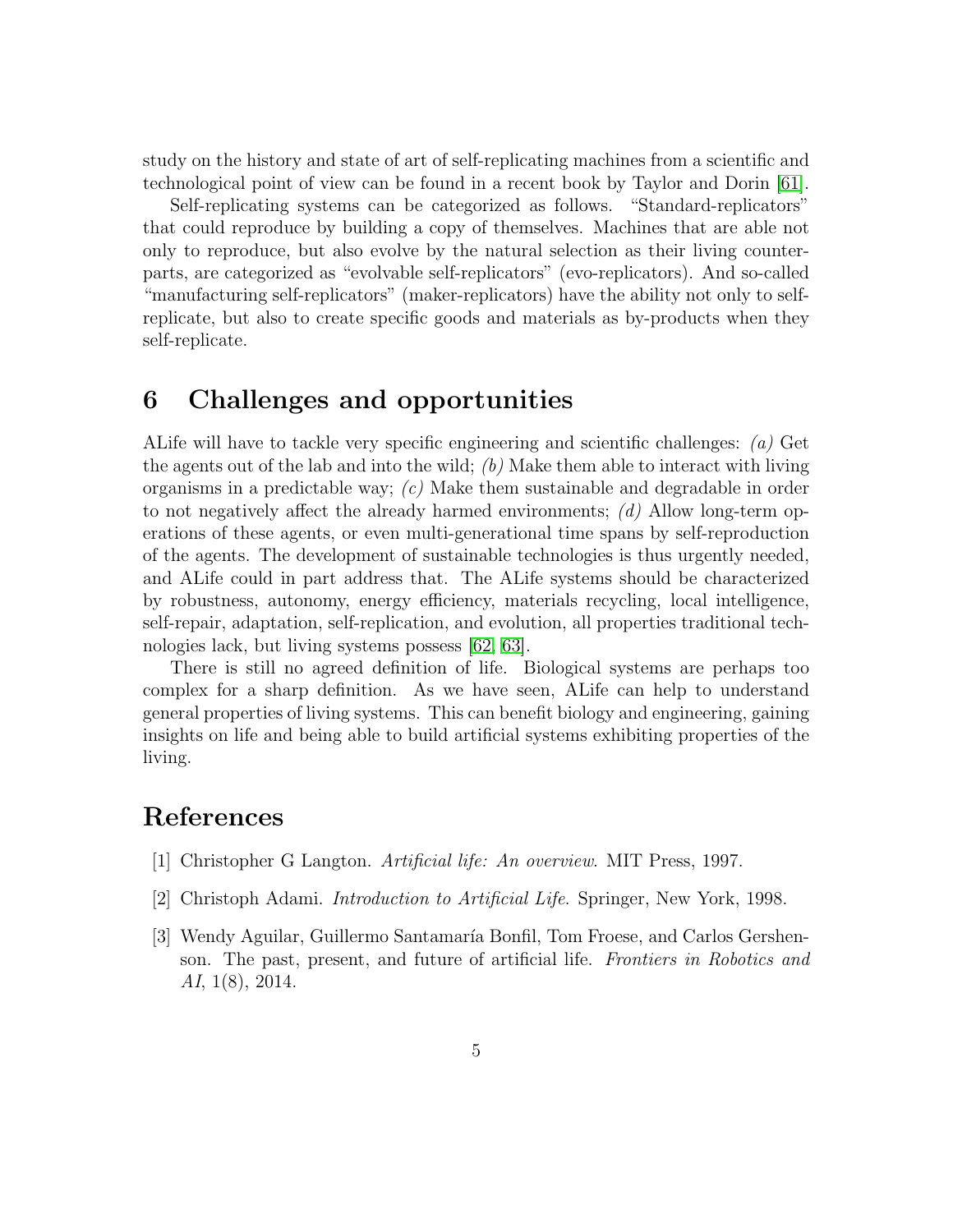- <span id="page-5-0"></span>[4] Christopher G Langton. Artificial Life: the Proceedings of an Interdisciplinary Workshop on the Synthesis and Simulation of Living Systems, Los Alamos, NM, USA, September 1987. Addison-Wesley. Workshop held September, 1987.
- <span id="page-5-1"></span>[5] M. Bedau, J. McCaskill, P. Packard, S. Rasmussen, D. Green, T. Ikegami, K. Kaneko, and T. Ray. Open Problems in Artificial Life. Artificial Life, 6(4):363–376, 2000.
- <span id="page-5-2"></span>[6] John von Neumann. The Theory of Self-Reproducing Automata. University of Illinois Press, Champaign, 1966. Edited by A. W. Burks.
- <span id="page-5-3"></span>[7] T. C. Shelling. Dynamic models of segregation. Journal of Mathematical Sociology, 1:143–186, 1971.
- <span id="page-5-4"></span>[8] E. R. Berlekamp, J. H. Conway, and R. K. Guy. Winning Ways for Your Mathematical Plays, volume 2: Games in Particular. Academic Press, London, 1982.
- <span id="page-5-5"></span>[9] Stephen Wolfram. Statistical mechanics of cellular automata. Reviews of Modern Physics, 55(3):601–644, July 1983.
- <span id="page-5-6"></span>[10] A. Wuensche and M.J. Lesser. The Global Dynamics of Cellular Automata; An Atlas of Basin of Attraction Fields of One-Dimensional Cellular Automata. Santa Fe Institute Studies in the Sciences of Complexity. Addison-Wesley, Reading, MA, 1992.
- <span id="page-5-7"></span>[11] Melanie Mitchell, Peter T. Hraber, and James P. Crutchfield. Revisiting the edge of chaos: Evolving cellular automata to perform computations. Complex Systems, 7:89–130, 1993.
- <span id="page-5-8"></span>[12] Joshua M. Epstein and Robert L. Axtell. Growing Artificial Societies: Social Science from the Bottom Up. Brookings Institution Press MIT Press, Cambridge, MA, USA, 1996.
- <span id="page-5-9"></span>[13] S. A. Kauffman. Metabolic stability and epigenesis in randomly constructed genetic nets. Journal of Theoretical Biology, 22:437–467, 1969.
- <span id="page-5-10"></span>[14] M. Aldana-González, S. Coppersmith, and L. P. Kadanoff. Boolean dynamics with random couplings. In Ehud Kaplan, Jerrold E. Marsden, and Katepalli R. Sreenivasan, editors, Perspectives and Problems in Nonlinear Science. A Celebratory Volume in Honor of Lawrence Sirovich, Applied Mathematical Sciences Series, Berlin, 2003. Springer.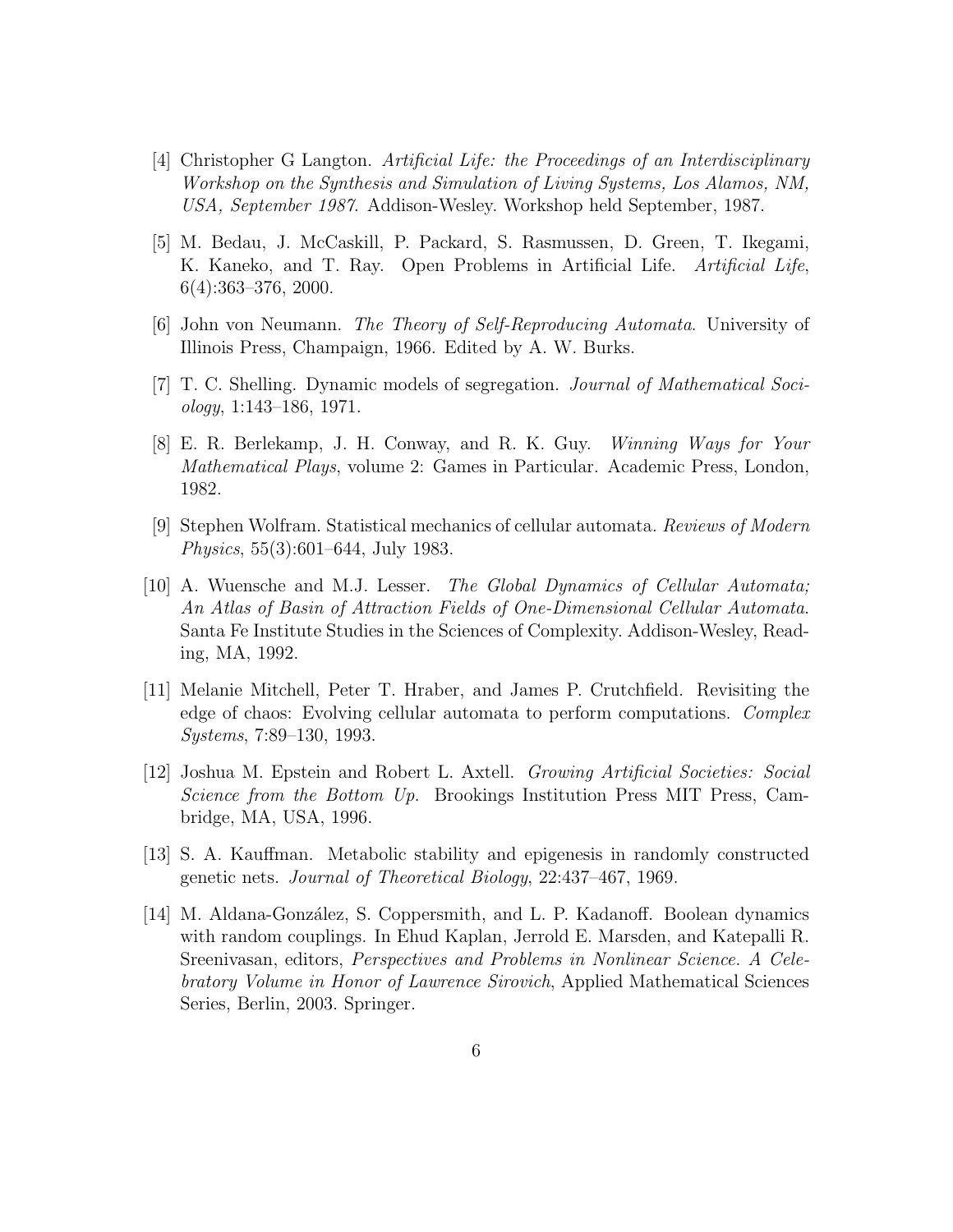- <span id="page-6-0"></span>[15] Carlos Gershenson. Introduction to random Boolean networks. In M. Bedau, P. Husbands, T. Hutton, S. Kumar, and H. Suzuki, editors, Workshop and Tutorial Proceedings, Ninth International Conference on the Simulation and Synthesis of Living Systems (ALife IX), pages 160–173, Boston, MA, 2004.
- <span id="page-6-1"></span>[16] Carlos Gershenson. Guiding the self-organization of random Boolean networks. Theory in Biosciences, 131(3):181–191, September 2012.
- <span id="page-6-2"></span>[17] Craig W. Reynolds. Flocks, herds, and schools: A distributed behavioral model. Computer Graphics, 21(4):25–34, 1987.
- <span id="page-6-3"></span>[18] Moshe Sipper. Fifty years of research on self-replication: An overview. Artificial  $Life, 4(3):237-257, 1998.$
- <span id="page-6-4"></span>[19] T. S. Ray. An evolutionary approach to synthetic biology: Zen and the art of creating life. Artificial Life,  $1(1/2)$ :195–226, 1994.
- <span id="page-6-5"></span>[20] Chris Adami and C. Titus Brown. Evolutionary learning in the 2d artificial life system "Avida". In R. Brooks and P. Maes, editors, Proc. Artificial Life IV, pages 377–381. MIT Press, 1994.
- <span id="page-6-6"></span>[21] Richard E. Lenski, Charles Ofria, Travis C. Collier, and Christoph Adami. Genome complexity, robustness and genetic interactions in digital organisms. Nature, 400(6745):661–664, 08 1999.
- <span id="page-6-7"></span>[22] Richard E. Lenski, Charles Ofria, Robert T. Pennock, and Christoph Adami. The evolutionary origin of complex features. Nature, 423(6936):139–144, 05 2003.
- <span id="page-6-8"></span>[23] Christoph Adami, Charles Ofria, and Travis C. Collier. Evolution of biological complexity. Proceedings of the National Academy of Sciences, 97(9):4463–4468, 2000.
- <span id="page-6-9"></span>[24] Walter Fontana. Algorithmic chemistry: A model for functional selforganization. In Christopher G. Langton, Charles Taylor, J. Doyne Farmer, and Steen Rasmussen, editors, Artificial Life II, pages 159–202. Addison-Wesley, Boston, MA, 1991.
- <span id="page-6-10"></span>[25] Peter Dittrich, Jens Ziegler, and Wolfgang Banzhaf. Artificial chemistries—a review. Artificial Life, 7(3):225–275, 2014/07/08 2001.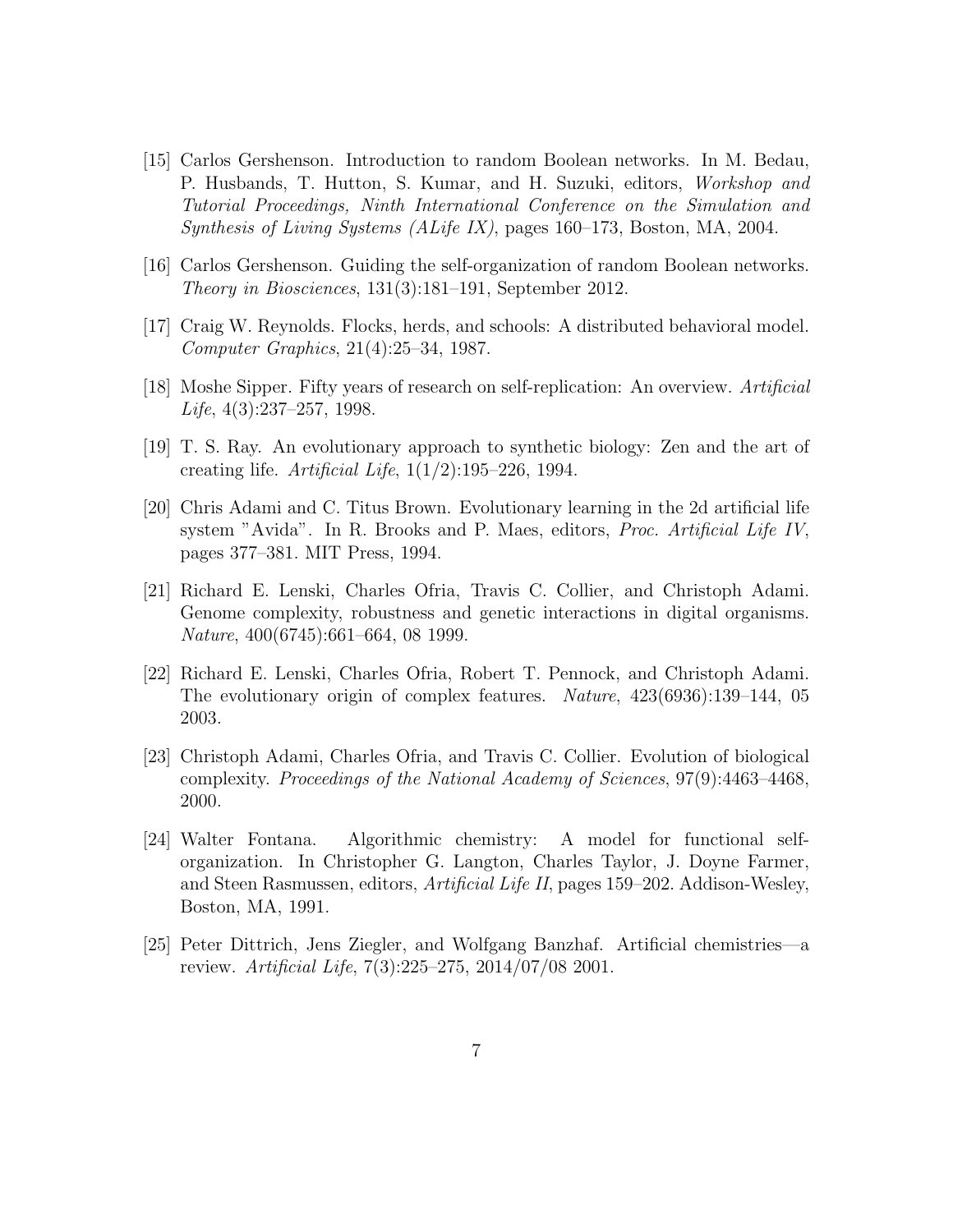- <span id="page-7-0"></span>[26] Hiroki Sayama. Swarm chemistry. Artificial Life, 15(1):105–114, 2014/07/08 2008.
- <span id="page-7-1"></span>[27] Karl Sims. Evolving 3D morphology and behavior by competition. Artificial Life,  $1(4)$ :353–372, 1994.
- <span id="page-7-2"></span>[28] Nick Jakobi. Evolutionary robotics and the radical envelope of noise hypothesis. Adaptive Behavior, 6(2):325–368, 1997.
- <span id="page-7-3"></span>[29] Hod Lipson and Jordan B. Pollack. Automatic design and manufacture of robotic lifeforms. Nature, 406(6799):974–978, 2000.
- <span id="page-7-4"></span>[30] J. Bongard, V. Zykov, and H. Lipson. Resilient machines through continuous self-modeling. Science, 314(5802):1118–1121, 2006.
- <span id="page-7-5"></span>[31] Rodney A. Brooks. Intelligence without representation. Artificial Intelligence,  $47(1-3):139-159, 1991.$
- <span id="page-7-6"></span>[32] L. Steels and R.A. Brooks. The Artificial Life Route to Artificial Intelligence: Building Embodied, Situated Agents. Lawrence Erlbaum Associates, New York City, NY, USA, 1995.
- <span id="page-7-7"></span>[33] R. D. Beer. Dynamical systems and embedded cognition. In K. Frankish and W. Ramsey, editors, The Cambridge Handbook of Artificial Intelligence. Cambridge University Press, In Press.
- <span id="page-7-8"></span>[34] Pattie Maes. Modeling adaptive autonomous agents. Artificial Life, 1(1&2):135– 162, 1994.
- <span id="page-7-9"></span>[35] Randall D. Beer. Intelligence as Adaptive Behavior: An Experiment in Computational Neuroethology. Academic Press, San Diego, CA, USA, 1990.
- <span id="page-7-10"></span>[36] Valentino Braitenberg. Vehicles: Experiments in synthetic psychology. MIT Press, Cambridge, MA, USA, 1986.
- <span id="page-7-11"></span>[37] Carlos Gershenson. Cognitive paradigms: Which one is the best? Cognitive Systems Research, 5(2):135–156, June 2004.
- <span id="page-7-12"></span>[38] D. Cliff, P. Husbands, and I. Harvey. Explorations in evolutionary robotics. Adaptive Behavior, 2(1):73–110, 1993.
- <span id="page-7-13"></span>[39] S. Nolfi and D. Floreano. Evolutionary Robotics: The Biology, Intelligence, and Technology of Self-Organizing Machines. The MIT Press, Cambridge, MA, 2000.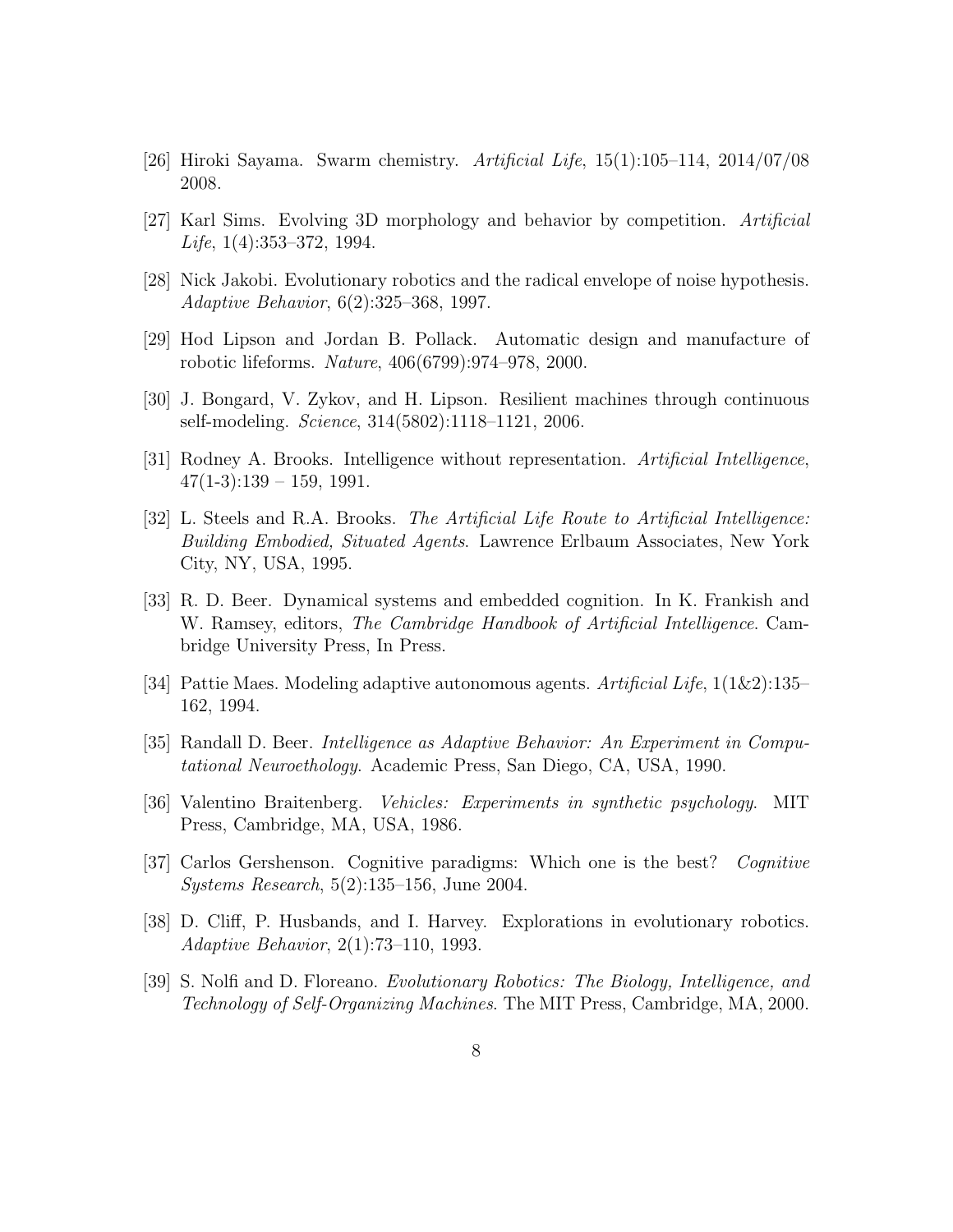- <span id="page-8-0"></span>[40] I. Harvey, E. A. Di Paolo, R. Wood, M. Quinn, and E.A. Tuci. Evolutionary robotics: A new scientific tool for studying cognition. Artificial Life,  $11(1-2)$ :79– 98, 2005.
- <span id="page-8-1"></span>[41] Marco Dorigo, Vito Trianni, Erol Sahin, Roderich Groß, Thomas H. Labella, Gianluca Baldassarre, Stefano Nolfi, Jean-Louis Deneubourg, Francesco Mondada, Dario Floreano, and Luca Gambardella. Evolving self-organizing behaviors for a swarm-bot. Autonomous Robots, 17(2-3):223–245, 2004.
- <span id="page-8-2"></span>[42] V. Zykov, E. Mytilinaios, B. Adams, and H. Lipson. Robotics: self-reproducing machines. Nature, 435:163–164, 2005.
- <span id="page-8-3"></span>[43] J. Halloy, G. Sempo, G. Caprari, C. Rivault, M. Asadpour, F. Tâche, I. Saïd, V. Durier, S. Canonge, J. M. Am´e, C. Detrain, N. Correll, A. Martinoli, F. Mondada, R. Siegwart, and J. L. Deneubourg. Social integration of robots into groups of cockroaches to control self-organized choices. Science, 318(5853):1155–1158, 2007.
- <span id="page-8-4"></span>[44] Michael Rubenstein, Alejandro Cornejo, and Radhika Nagpal. Programmable self-assembly in a thousand-robot swarm. Science, 345(6198):795–799, 2014.
- <span id="page-8-5"></span>[45] Gábor Vásárhelyi, Csaba Virágh, Gergő Somorjai, Tamás Nepusz, Agoston E. Eiben, and Tam´as Vicsek. Optimized flocking of autonomous drones in confined environments. Science Robotics, 3(20), 2018.
- <span id="page-8-6"></span>[46] Pier Luigi Luisi. Toward the engineering of minimal living cells. The Anatomical Record: An Official Publication of the American Association of Anatomists, 268(3):208–214, 2002.
- <span id="page-8-7"></span>[47] Martin M Hanczyc, Shelly M Fujikawa, and Jack W Szostak. Experimental models of primitive cellular compartments: encapsulation, growth, and division. Science, 302(5645):618–622, 2003.
- <span id="page-8-8"></span>[48] Steen Rasmussen, Mark A. Bedau, Liaohai Chen, David Deamer, David C. Krakauer, Norman H. Packard, and Peter F. Stadler, editors. Protocells: Bridging Nonliving and Living Matter. MIT Press, Cambridge, MA, USA, 2008.
- <span id="page-8-9"></span>[49] Steen Rasmussen, Liaohai Chen, David Deamer, David C Krakauer, Norman H Packard, Peter F Stadler, and Mark A Bedau. Transitions from nonliving to living matter. Science, 303(5660):963–965, 2004.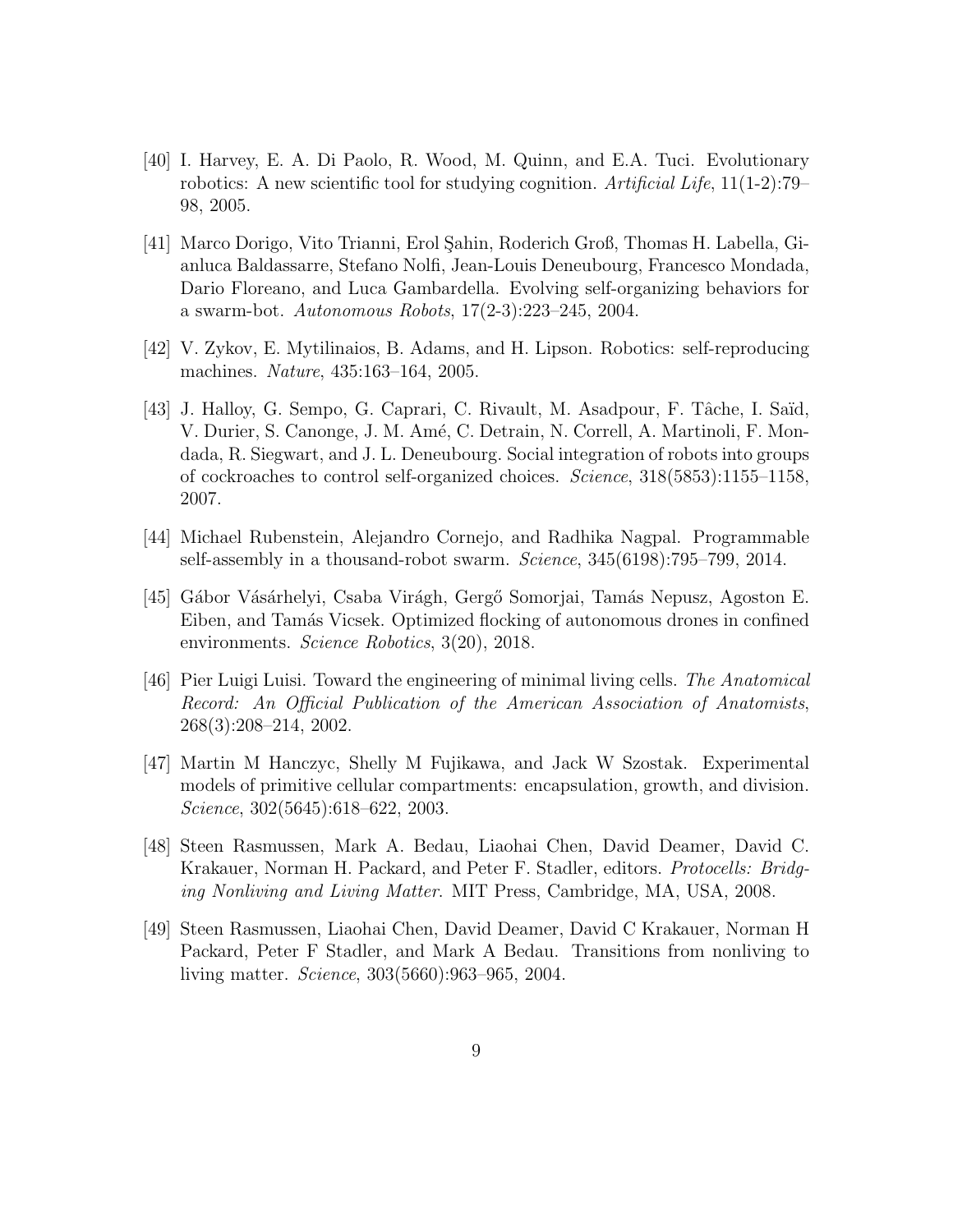- <span id="page-9-0"></span>[50] Pascale Angelica Bachmann, Pier Luigi Luisi, and Jacques Lang. Autocatalytic self-replicating micelles as models for prebiotic structures. Nature, 357(6373):57, 1992.
- <span id="page-9-1"></span>[51] Peter Walde, Roger Wick, Massimo Fresta, Annarosa Mangone, and Pier Luigi Luisi. Autopoietic self-reproduction of fatty acid vesicles. *Journal of the Amer*ican Chemical Society, 116(26):11649–11654, 1994.
- <span id="page-9-2"></span>[52] Jitka Čejková, Matej Novak, František Štěpánek, and Martin M Hanczyc. Dynamics of chemotactic droplets in salt concentration gradients. Langmuir, 30(40):11937–11944, 2014.
- <span id="page-9-3"></span>[53] Martin M Hanczyc, Taro Toyota, Takashi Ikegami, Norman Packard, and Tadashi Sugawara. Fatty acid chemistry at the oil- water interface: self-propelled oil droplets. Journal of the American Chemical Society, 129(30):9386–9391, 2007.
- <span id="page-9-4"></span>[54] Jitka Cejková, Martin M Hanczyc, and František Stěpánek. Multi-armed droplets as shape-changing protocells. Artificial life, 24(1):71–79, 2018.
- <span id="page-9-5"></span>[55] Jitka Cejkova, Frantisek Stepanek, and Martin M Hanczyc. Evaporationinduced pattern formation of decanol droplets. Langmuir, 32(19):4800–4805, 2016.
- <span id="page-9-6"></span>[56] Jitka Cejkova, Karin Schwarzenberger, Kerstin Eckert, and Shinpei Tanaka. Dancing performance of organic droplets in aqueous surfactant solutions. Colloids and Surfaces A: Physicochemical and Engineering Aspects, 566:141–147, 2019.
- <span id="page-9-7"></span>[57] Yan Qiao, Mei Li, Richard Booth, and Stephen Mann. Predatory behaviour in synthetic protocell communities. Nature Chemistry, 9(2):110–119, 2017.
- <span id="page-9-8"></span>[58] Jitka Cejková, Taisuke Banno, Martin M Hanczyc, and František Stěpánek. Droplets as liquid robots. Artificial life, 23(4):528–549, 2017.
- <span id="page-9-9"></span>[59] Sam Kriegman, Douglas Blackiston, Michael Levin, and Josh Bongard. A scalable pipeline for designing reconfigurable organisms. Proceedings of the National Academy of Sciences, 117(4):1853–1859, 2020.
- <span id="page-9-10"></span>[60] Douglas Blackiston, Emma Lederer, Sam Kriegman, Simon Garnier, Joshua Bongard, and Michael Levin. A cellular platform for the development of synthetic living machines. Science Robotics, 6(52), 2021.